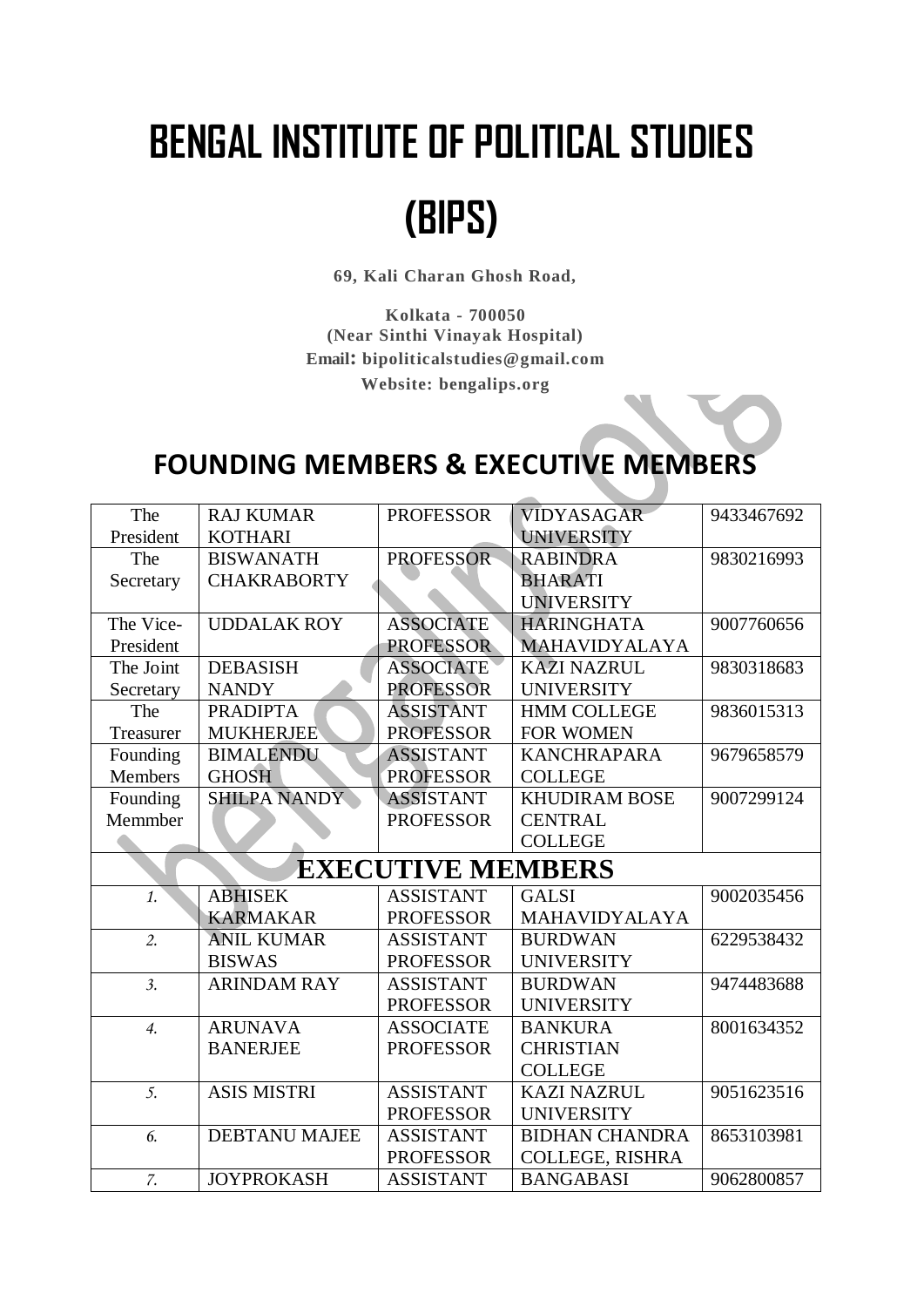|     | <b>MONDAL</b>        | <b>PROFESSOR</b> | <b>EVENING COLLEGE</b>     |            |
|-----|----------------------|------------------|----------------------------|------------|
| 8.  | <b>KALYAN KUMAR</b>  | <b>ASSOCIATE</b> | <b>KANCHRAPARA</b>         | 8240563109 |
|     | <b>SARKAR</b>        | <b>PROFESSOR</b> | <b>COLLEGE</b>             |            |
| 9.  | <b>NAMRATA</b>       | <b>ASSISTANT</b> | <b>SOUTH CALCUTTA</b>      | 9883405857 |
|     | <b>KOTHARI</b>       | <b>PROFESSOR</b> | <b>GIRLS COLLEGE</b>       |            |
| 10. | NIRMALYA DE          | <b>ASSOCIATE</b> | <b>KANCHRAPARA</b>         |            |
|     |                      | <b>PROFESSOR</b> | <b>COLLEGE</b>             |            |
| 11. | PARTHA SARATHI       | <b>ASSISTANT</b> | <b>DINABANBHU</b>          | 9647131006 |
|     | <b>DEY</b>           | <b>PROFESSOR</b> | MAHAVIDYALAYA,             |            |
|     |                      |                  | <b>BONGAON</b>             |            |
| 12. | PARTHASARATHI        | <b>ADVOCATE</b>  | HIGH COURT,                | 9836661172 |
|     | <b>BANERJEE</b>      | $&$ PHD          | <b>CALCUTTA &amp; KAZI</b> |            |
|     |                      | <b>RESEARCH</b>  | <b>NAZRUL</b>              |            |
|     |                      | <b>SCHOLAR</b>   | <b>UNIVERSITY</b>          |            |
| 13. | PROSENJIT PAL        | <b>ASSOCIATE</b> | <b>DIAMOND</b>             | 9830167485 |
|     |                      | <b>PROFESSOR</b> | <b>HARBOUR</b>             |            |
|     |                      |                  | WOMEN'                     |            |
|     |                      |                  | <b>UNIVERSITY</b>          |            |
| 14. | $\mathbf{R}$ .       | <b>ASSISTANT</b> | <b>SYMBIOSIS LAW</b>       | 9100953115 |
|     | <b>RADHAKRISHNAN</b> | <b>PROFESSOR</b> | SCHOOL,                    |            |
|     |                      |                  | <b>HYDERABAD</b>           |            |
| 15. | R.P. PRADHAN         | <b>ASSOCIATE</b> | BITS, PILANI, GOA,         | 7588884808 |
|     |                      | <b>PROFESSOR</b> | <b>INDIA</b>               |            |
| 16. | <b>RAMAKRISHNAN</b>  | <b>PROFESSOR</b> | <b>MADURAI KAMRAJ</b>      | 9443862648 |
|     | <b>DHARMAR</b>       |                  | UNIVERSITY,                |            |
|     |                      |                  | <b>TAMILNADU</b>           |            |
|     |                      |                  |                            |            |
| 17. | <b>SIDDHARTHA</b>    | <b>ASSISTANT</b> | University of Gour         | 9474648639 |
|     | <b>SANKAR MANNA</b>  | <b>PROFESSOR</b> | Banga, Malda               |            |

## **LIST OF LIFE MEMBERS**

| SL.                | <b>NAME</b>            | <b>DESIGNATION</b> | <b>INSTITUTION</b>        | <b>MOBILE NO.</b> |
|--------------------|------------------------|--------------------|---------------------------|-------------------|
| NO.                |                        |                    |                           |                   |
| 1.                 | <b>ABHISIKTA PAUL</b>  | <b>RESESARCH</b>   | <b>KAZI NAZRUL</b>        | 9734926351        |
|                    |                        | <b>SCHOLAR</b>     | <b>UNIVERSITY</b>         |                   |
| 2.                 | <b>ADITYA ANSHU</b>    | <b>ASSISTANT</b>   | <b>NOIDA</b>              | 9953194775        |
|                    |                        | <b>PROFESSOR</b>   | <b>INTERNATIONAL</b>      |                   |
|                    |                        |                    | UNIVERSITY, UP            |                   |
| $\mathfrak{Z}$ .   | <b>AMIT KUMAR</b>      | <b>PHD</b>         | UTKAL UNIVERSITY          | 9153639169        |
|                    | <b>MANDAL</b>          | <b>RESEARCH</b>    |                           |                   |
|                    |                        | <b>SCHOLAR</b>     |                           |                   |
| $\boldsymbol{4}$ . | <b>ANANDITA BISWAS</b> | <b>ASSISTANT</b>   | <b>DAIMOND HARBOUR</b>    | 9903559935        |
|                    |                        | <b>PROFESSOR</b>   | WOMENS'                   |                   |
|                    |                        |                    | <b>UNIVERSITY</b>         |                   |
| 5.                 | ANGANA GUHA            | <b>RESEARCH</b>    | <b>DELHIBPOLICY</b>       |                   |
|                    | <b>ROY</b>             | <b>ASSOCIATE</b>   | <b>GROUP</b>              |                   |
| 6.                 | <b>ANIRUDDHA</b>       | <b>STUDENT</b>     | <b>KALYANI UNIVERSITY</b> | 9046752732        |
|                    | <b>GARAI</b>           |                    |                           |                   |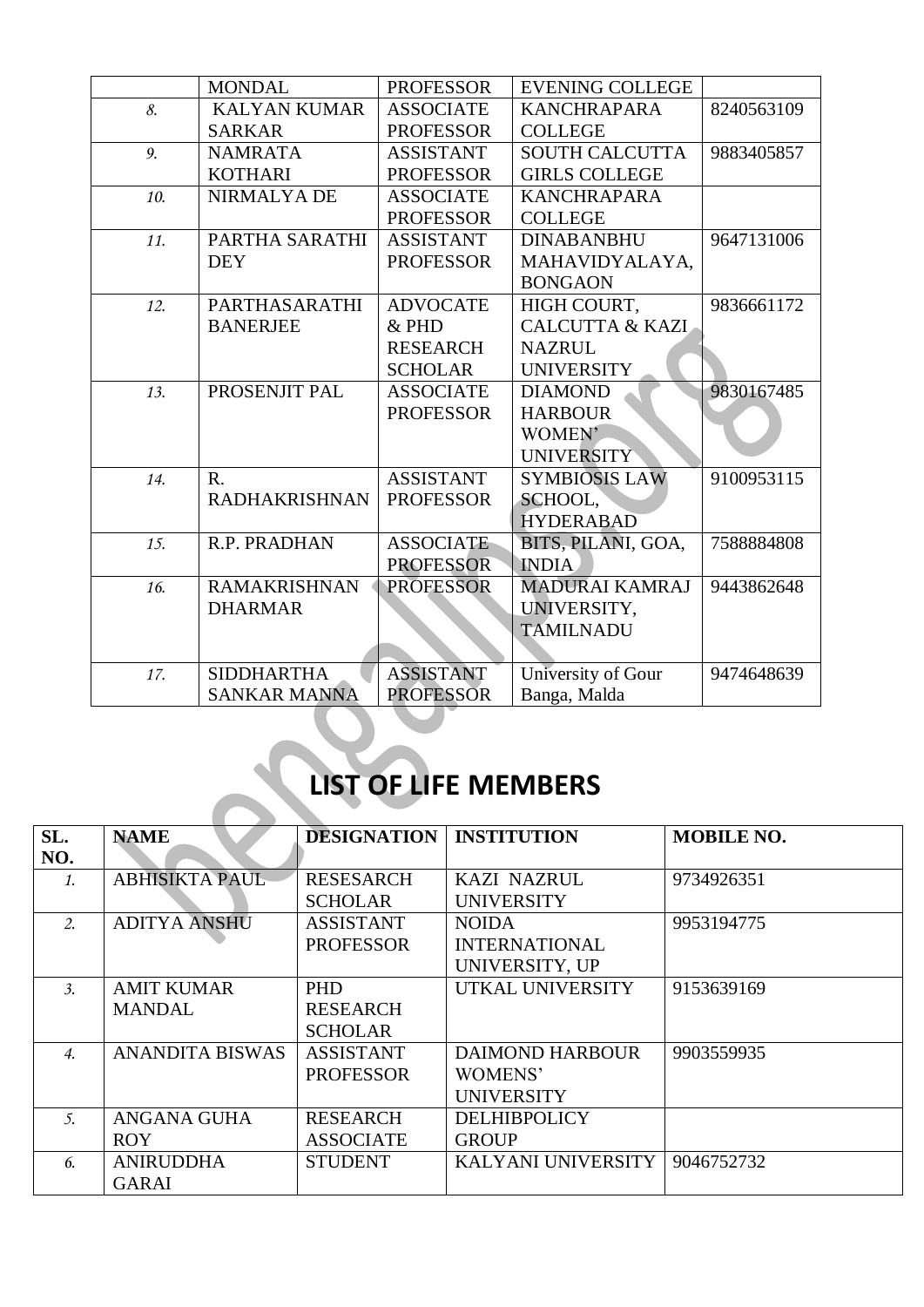| $\mathbf{Z}$ . | <b>APARNA ROY</b>                     | <b>ASSISTANT</b><br><b>PROFESSOR</b>                                                                           | <b>PRITILATA</b><br><b>WADDEDAR</b><br>MAHAVIDYALAYA,<br><b>NADIA</b> | 9836582969                                      |
|----------------|---------------------------------------|----------------------------------------------------------------------------------------------------------------|-----------------------------------------------------------------------|-------------------------------------------------|
| 8.             | <b>ARIJIT</b><br><b>CHOWDHURY</b>     | <b>ASSISTANT</b><br><b>PROFESSOR</b>                                                                           | <b>SRIKRISHNA</b><br>COLLEGE, NADIA                                   | 9477629401                                      |
| 9.             | <b>ARNAV DEBNATH</b>                  | <b>ASSISTANT</b><br><b>PROFESSOR</b>                                                                           | DUMKAL COLLEGE,<br><b>MURSHIDABAD</b>                                 | 9474579568                                      |
| 10.            | <b>ARPITASREE</b><br><b>NARAYAN</b>   | <b>ASSISTANT</b><br><b>PROFESSOR</b>                                                                           | <b>PANCHUR</b><br><b>COLLEGE</b>                                      | 8250029584                                      |
| 11.            | <b>AVIJIT</b><br><b>CHAKRABORTY</b>   | <b>NEWS</b><br><b>REPORTER</b><br><b>AND MEDIA</b><br>RESEARCHER,                                              | : INDIAN SCIENCE<br><b>NEWS ASSOCIATION</b><br><b>KOLKATA</b>         | 8420015464                                      |
| 12.            | <b>BAIJAYANTI</b><br><b>GHOSH</b>     | <b>ASSISTANT</b><br><b>PROFESSOR</b>                                                                           | <b>KRISHNANAGAR</b><br><b>WOMEN'S COLLEGE</b>                         | 9477157380                                      |
| 13.            | <b>BARNALI BARMAN</b>                 | <b>ASSISTANT</b><br><b>PROFESSOR</b>                                                                           | <b>GOKHALE MEMORIAL</b><br><b>GIRLS COLLEGE</b>                       | 9433816779                                      |
| 14.            | <b>BHASWATI</b><br><b>CHAKRABORTY</b> | <b>ASSISTANT</b><br><b>PROFESSOR</b>                                                                           | DR B.R.AMBEDKAR<br>COLLEGE, BETAI,<br><b>NADIA</b>                    | 7797477960                                      |
| 15.            | <b>BINOY HALDER</b>                   | <b>ASSISTANT</b><br><b>PROFESSOR</b>                                                                           | <b>JAMALPUR COLLEGE</b>                                               | 9851975178                                      |
| 16.            | <b>BUDH BAHADUR</b><br><b>LAMA</b>    | <b>ASSISTANT</b><br><b>PROFESSOR</b>                                                                           | <b>SIKKIM CENTRAL</b><br><b>UNIVERSITY</b>                            | 9775687823                                      |
| 17.            | <b>CHITRALEKHA</b><br><b>KANJILAL</b> | <b>ASSISTANT</b><br><b>PROFESSOR</b>                                                                           | <b>MEMARI COLLEGE</b>                                                 | 9432114369                                      |
| 18.            | <b>DEBARATI SEN</b>                   | <b>ASSISTANT</b><br><b>PROFESSOR</b>                                                                           | <b>SETH SOORAJMULL</b><br><b>JALAN GIRLS'</b><br><b>COLLEGE</b>       | 9830023465                                      |
| 19.            | <b>DEBJOYTI</b><br><b>CHANDRA</b>     | <b>ASSISTANT</b><br>PROFESSOR.<br><b>DEPARTMENT</b><br>OF MASS<br><b>COMMUNICATI</b><br>ON AND<br>VIDEOGRAPHY, | <b>RBU</b>                                                            | 9163365922                                      |
| 20.            | <b>DINESH KUMAR</b><br><b>GEHLOT</b>  | <b>ASSISTANT</b><br><b>PROFESSOR</b>                                                                           | <b>JAI NARAIN VYAS</b><br>UNIVERSITY.<br>JODHPUR,<br><b>RAJASTHAN</b> | DINESHGEHLOT.GEHLO<br>T@GMAIL.COM<br>9462278743 |
| 21.            | <b>DIPANNITA</b><br><b>SANYAL</b>     | <b>ASSISTANT</b><br><b>PROFESSOR</b>                                                                           | <b>GURUDAS</b><br><b>MAHAVIDYALAYA</b>                                | 9903572075                                      |
| 22.            | <b>DIPANWITA DAS</b>                  | <b>FORMER</b><br><b>STUDENT</b>                                                                                | <b>KALYANI UNIVERSITY</b>                                             | 8946009246                                      |
| 23.            | <b>DONA GANGULY</b>                   | <b>ASSISTANT</b><br><b>PROFESSOR</b>                                                                           | THE BWANIPUR<br><b>GUJRATI EDUCATION</b><br><b>SOCIETY COLLEGE</b>    | 9831852639                                      |
| 24.            | <b>BHASWATI</b>                       | <b>ASSISTANT</b>                                                                                               |                                                                       | 7797477960                                      |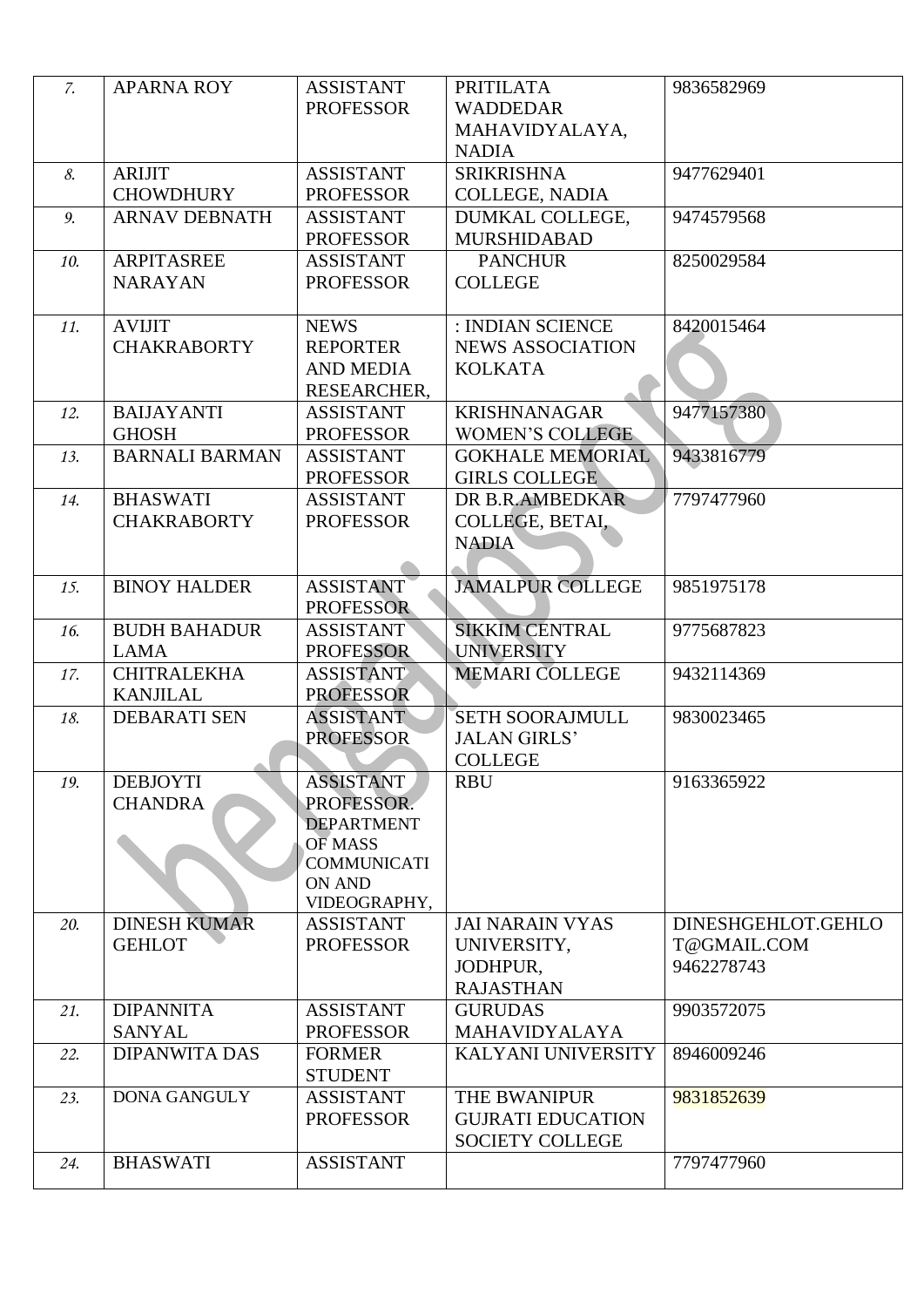|     | <b>CHAKRABORTY</b>                        | <b>PROFESSOR</b>                                                                         |                                                         |                                  |
|-----|-------------------------------------------|------------------------------------------------------------------------------------------|---------------------------------------------------------|----------------------------------|
| 25. | <b>MIHIR NASKAR</b>                       | <b>ASSISTANT</b><br><b>PROFESSOR</b>                                                     | <b>BASANTI DEVI</b><br><b>COLLEGE</b>                   | 9674600120                       |
| 26. | <b>MOUSUMI DEY</b>                        | <b>ASSISTANT</b><br><b>PROFESSOR</b>                                                     | <b>RANAGHAT COLLEGE</b>                                 | 7908045557                       |
| 27. | <b>SAMINDRA MOHAN</b><br><b>BISWAS</b>    | <b>ASSOCIATE</b><br><b>PROFESSOR</b>                                                     | <b>BIDHAN CHANDRA</b><br><b>COLLEGE, RISHRA</b>         | 9830682249                       |
| 28. | <b>SASWATA</b><br><b>GUHATHAKURATA</b>    | <b>ASSISTANT</b><br><b>PROFESSOR</b>                                                     | <b>KANCHRAPARA</b><br><b>COLLEGE</b>                    | 9177694604                       |
| 29. | <b>SUBHAJIT BIWAS</b>                     | <b>STATE</b><br><b>APPROVED</b><br><b>TEACHER</b>                                        |                                                         | 7407878802                       |
| 30. | <b>EYASIN KHAN</b>                        | <b>ASSISTANT</b><br><b>PROFESSOR</b>                                                     | <b>VIDYASAGAR</b><br><b>UNIVERSITY</b>                  |                                  |
| 31. | G.J.K. BHARTI                             | <b>GL</b>                                                                                | <b>KANCRAPARA</b><br><b>COLLEGE</b>                     | 988311380                        |
| 32. | <b>GANGOTRI</b><br><b>BHATTACHARYA</b>    | <b>ASSISTANT</b><br><b>PROFESSOR</b>                                                     | <b>JANGIPUR COLLEGE</b>                                 | 9830475863                       |
| 33. | <b>GOURI SANKAR</b><br><b>CHAKRABORTY</b> | <b>ASSISTANT</b><br><b>PROFESSOR</b>                                                     | SUDHIRANJAN LAHIRI<br>MAHAVIDYALAYA                     |                                  |
| 34. | <b>HARIRAM PARIHAR</b>                    | <b>ASSISTANT</b><br><b>PROFESSOR</b>                                                     | <b>GOVT COLLEGE,</b><br>JODHPUR,<br><b>RAJASTHAN</b>    | DRPARIHAR79@GMAIL.<br><b>COM</b> |
| 35. | <b>HERKAN</b><br>NEADAN TOPPO             | <b>ASSISTANT</b><br><b>PROFESSOR</b>                                                     | <b>JADAVPUR</b><br><b>UNIVERSITY</b>                    | HNTOPPO@.IR.JDVU.AC.IN           |
| 36. | <b>HIMADRI</b><br><b>CAHTTERJEE</b>       | <b>ASSISTANT</b><br><b>PROFESSOR</b>                                                     | <b>KAZI NAZRUL</b><br><b>UNIVERSITY</b>                 | 9958621937                       |
| 37. | J. K. BHARTI                              | <b>ASSISTANT</b><br><b>PROFESSOR</b>                                                     | <b>KANCHRAPARA</b><br><b>COLLEGE</b>                    |                                  |
| 38. | <b>JAYASHREE</b><br><b>SARKAR</b>         | <b>ASSISTANT</b><br><b>PROFESSOR</b>                                                     | <b>HARINGHATA</b><br><b>MAHAVIDYALAYA</b>               | 7685071483                       |
| 39. | <b>JHANTU BARIK</b>                       | <b>ASSISTANT</b><br><b>PROFESSOR</b><br><b>DEPARTMENT</b><br>OF EDUCATION,<br><b>RBU</b> | RABINDRA BHARATI<br><b>UNIVERSITY</b>                   | 9434688430                       |
| 40. | K.N. BHARTI                               | <b>SOCIAL</b><br><b>WORKER</b>                                                           | <b>NA</b>                                               | 9883676711                       |
| 41. | <b>KAKOLI</b><br><b>MUKHERJEE</b>         | SDO, WBCS                                                                                | <b>BANGAON SUB-</b><br>DIVISION, WEST<br><b>BENGAL</b>  |                                  |
| 42. | <b>KALYAN KUMAR</b><br><b>SARKAR</b>      | <b>ASSOCIATE</b><br><b>PROFESSOR</b>                                                     | <b>KANCHRAPARA</b><br><b>COLLEGE</b>                    | 8240563109                       |
| 43. | <b>KALYANASIS</b><br><b>BHATTACHARYYA</b> | <b>ASSISTANT</b><br>PROFESSOR,                                                           | WBES, GOVT. OF WB,<br>GGDC, KESHIARY,<br>MIDNAPORE WEST | 9732657424                       |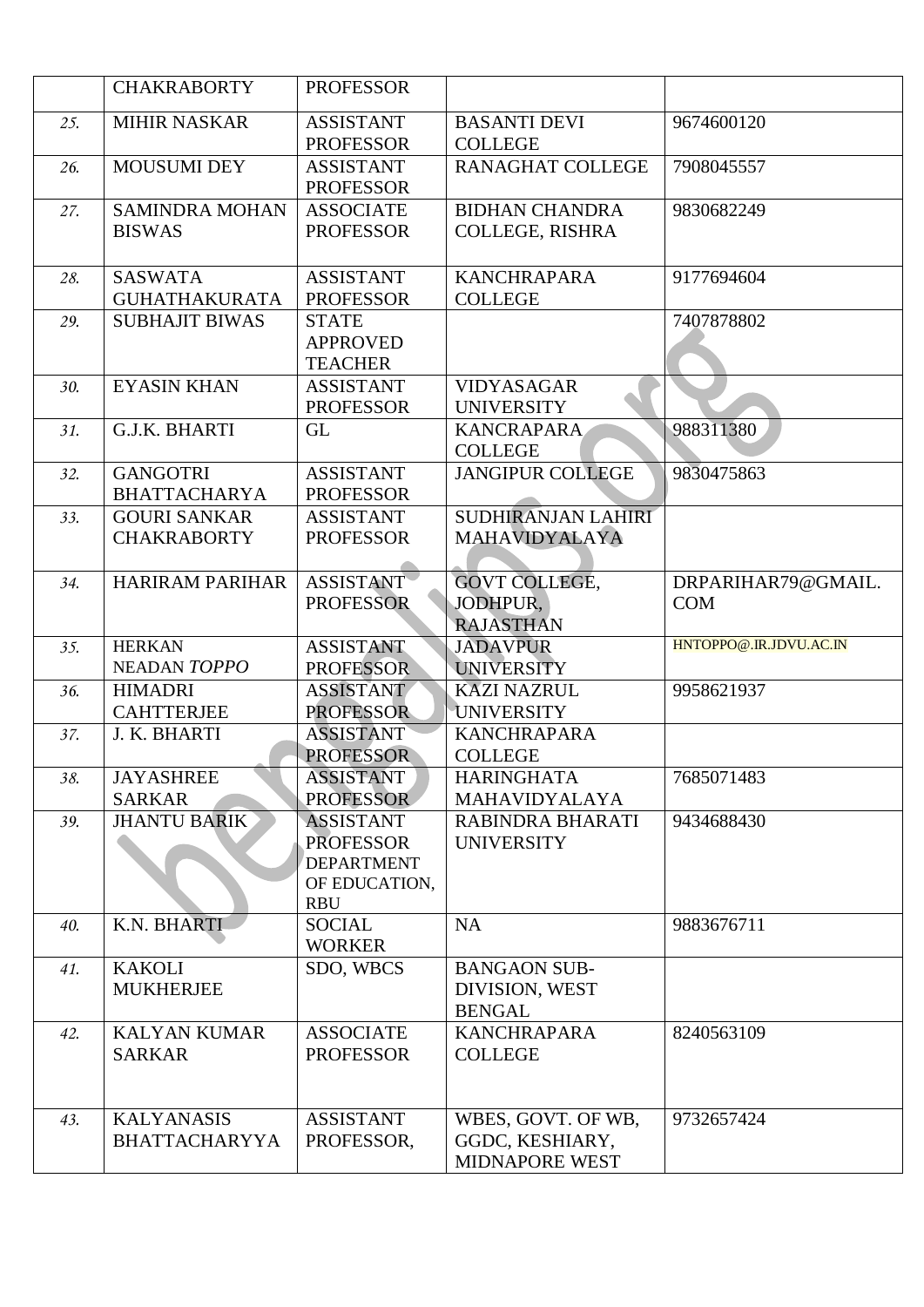| 44. | <b>KAMARAN MK</b><br><b>MONDAL</b> | <b>ASSOCIATE</b>               | <b>JADAVPUR</b>                           | 9434633208  |
|-----|------------------------------------|--------------------------------|-------------------------------------------|-------------|
|     |                                    | <b>PROFESSOR</b>               | <b>UNIVERSITY</b>                         |             |
| 45. | <b>KARTICK PAL</b>                 | <b>GUEST</b><br><b>FACULTY</b> | <b>HARINGHATA</b><br><b>MAHAVIDYALAYA</b> | 9832210139  |
| 46. | <b>KAUSHIK</b>                     | <b>ASSISTANT</b>               | <b>KHARAGPUR</b>                          | 9143176799  |
|     | <b>CHAKRABORTY</b>                 | <b>PROFESSOR</b>               | COLLEGE, PASCHIM                          |             |
|     |                                    |                                | <b>MEDINIPUR</b>                          |             |
| 47. | <b>KESHAB CHANDRA</b>              | <b>HEAD MASTER</b>             | <b>S.M.NAGAR DEROZIO</b>                  | 9474639660  |
|     | <b>MANDAL</b>                      |                                | SMRITI VIDYALAYA                          |             |
|     |                                    |                                | (HIGH)                                    |             |
| 48. | <b>KRISHNA GOPAL</b>               | <b>ASSISTANT</b>               | WBES, GOVT. OF WB.,                       | 9681368510  |
|     | <b>MOHANTA</b>                     | <b>PROFESSOR</b>               | GGDC, CHAPRA,                             |             |
|     |                                    |                                | <b>NADIA</b>                              |             |
| 49. | <b>KUNTAL</b>                      | <b>RETD</b>                    | NA                                        | 9830246108  |
|     | <b>MUKHOPADHAY</b>                 | <b>PROFESSOR</b>               |                                           |             |
| 50. | <b>LILIPAL</b>                     | <b>ASSISTANT</b>               | <b>MOHANPUR HIGH</b>                      | 8918440876  |
|     |                                    | <b>TEACHER</b>                 | <b>SCHOOL, MIDNAPORE</b>                  |             |
|     |                                    |                                | <b>WEST</b>                               |             |
| 51. | LOHIT CH.                          | <b>ASSISTANT</b>               | <b>RANGAPARA</b>                          | 9864402188  |
|     | <b>BAISHYA</b>                     | <b>PROFESSOR</b>               | <b>COLLEGE, ASSAM</b>                     |             |
| 52. | <b>LUPSY MOHANTY</b>               | <b>ASSISTANT</b>               | <b>SAMMILANI</b>                          | 9830798534  |
|     | <b>ROY</b>                         | <b>PROFESSOR</b>               | <b>MAHAVIDYALAYA</b>                      |             |
| 53. | <b>MAHESH RANJAN</b>               | <b>PROFESSOR</b>               | <b>JAWAHARLAL NEHRU</b>                   | 09818105957 |
|     | <b>DEBATA</b>                      |                                | UNIVERSITY, NEW                           |             |
|     |                                    |                                | <b>DELHI</b>                              |             |
|     |                                    |                                |                                           |             |
| 54. | <b>MAITRI PANDIT</b>               | <b>ASSISTANT</b>               | <b>SYAMSUNDAR</b>                         | 7477416002  |
|     |                                    | <b>PROFESSOR</b>               | COLLEGE,                                  |             |
| 55. | <b>MARCELINE</b>                   | <b>ASSOCIATE</b>               | <b>ANNA ADARSH</b>                        | 9840199992  |
|     | <b>PUSHPA</b>                      | <b>PROFESSOR</b>               | COLLEGE, CHENNAI                          |             |
| 56. | MD AKBOR ALI                       | <b>ASSISTANT</b>               | <b>ACHARYA PRAFULLA</b>                   | 8481080148  |
|     |                                    | <b>PROFESSOR</b><br>ASSISTANT  | <b>CHANDRA COLLEGE</b>                    |             |
| 57. | <b>MIHIR NASKAR</b>                | <b>PROFESSOR</b>               | <b>BASANTI DEVI</b><br>COLLEGE, KOLKATA   |             |
|     |                                    |                                |                                           |             |
| 58. | <b>MINARUL ISLAM</b>               | <b>RESEARCH</b>                | <b>JAMIA MILLIA</b>                       | 09971232294 |
|     | <b>BISWAS</b>                      | <b>SCHOLAR</b>                 | ISLAMIA, NEW DELHI                        |             |
|     |                                    |                                |                                           |             |
| 59. | <b>MITHUN BISWAS</b>               | <b>ASSISTANT</b>               | <b>KANCHRAPARA</b>                        | 9641717488  |
|     |                                    | <b>PROFESSOR</b>               | <b>COLLEGE</b>                            |             |
|     |                                    |                                |                                           |             |
| 60. | <b>MONJUR ALAM</b>                 | <b>RESEARCH</b>                | <b>JADAVPUR</b>                           | 9836862712  |
|     | <b>MOLLICK</b>                     | SCHOLAR,                       | <b>UNIVERSITY</b>                         |             |
|     |                                    | PHD                            |                                           |             |
| 61. | <b>MOUMITA</b>                     | <b>ASSISTANT</b>               | <b>KANCHRAPARA</b>                        |             |
|     | <b>CHAKRABORTY</b>                 | <b>PROFESSOR</b>               | <b>COLLEGE</b>                            |             |
| 62. | <b>MOUPRIYA BISWAS</b>             | <b>GUEST</b>                   | <b>KANCHRAPARA</b>                        | 7031147699  |
|     |                                    | <b>FACULTY</b>                 | <b>COLLEGE</b>                            |             |
| 63. | MUGDHA SENGUPTA                    | <b>ASSISTANT</b>               | <b>BURDWAN</b>                            | 9433381724  |
|     |                                    | <b>PROFESSOR</b>               | <b>UNIVERSITY</b>                         |             |
|     |                                    |                                |                                           |             |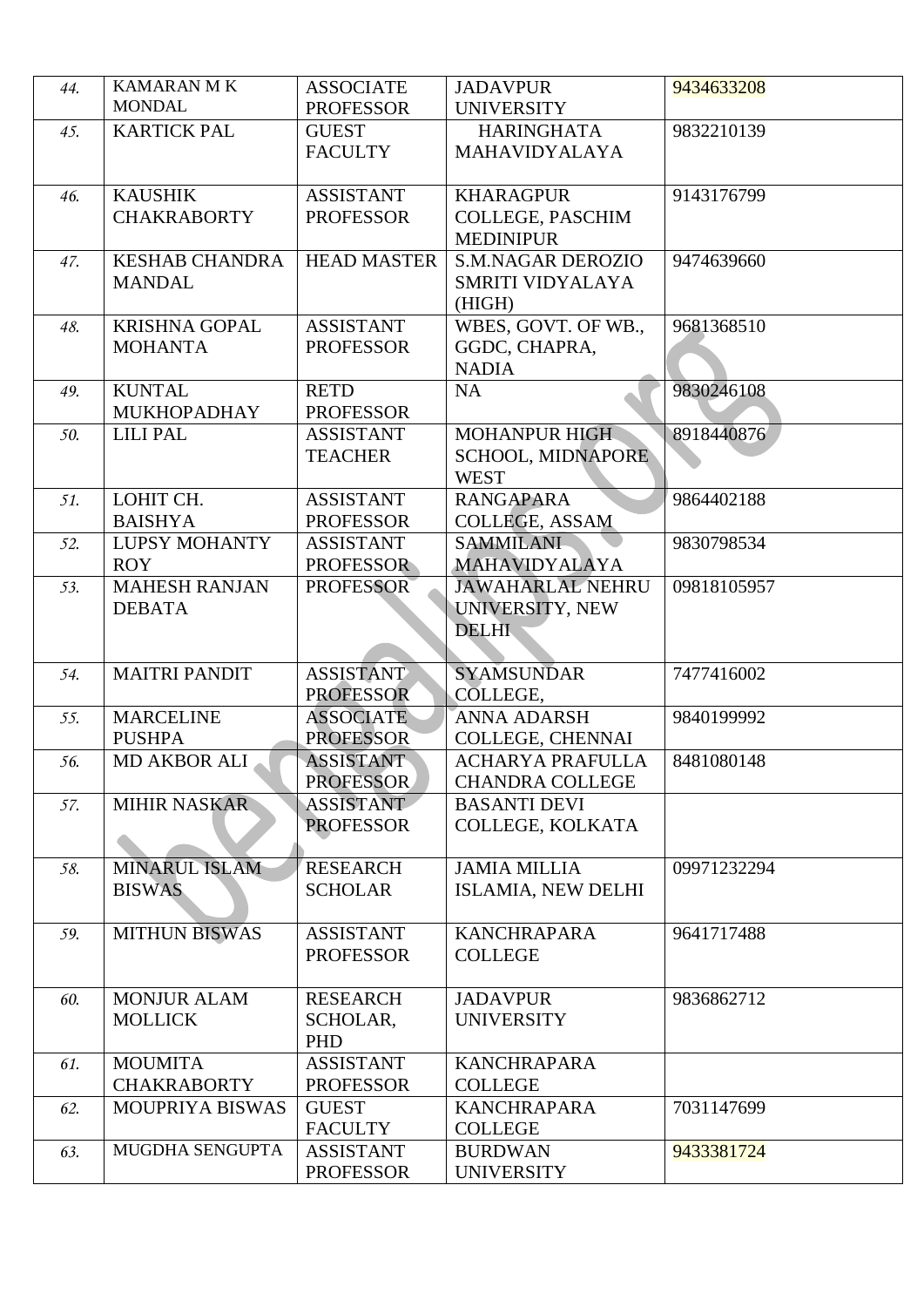| 64. | <b>NARAYAN DALAI</b>                   | <b>ASSISTANT</b><br><b>PROFESSOR</b>                                                                                  | <b>J.K COLLEGE</b>                                                        | 6295675016 |
|-----|----------------------------------------|-----------------------------------------------------------------------------------------------------------------------|---------------------------------------------------------------------------|------------|
| 65. | <b>NAVED JAMAL</b>                     | <b>ASSOCIATE</b><br><b>PROFESSOR</b>                                                                                  | <b>JAMIA MILIA ISLAMIA</b><br>UNIVERSITY, NEW<br><b>DELHI</b>             | 9811175490 |
| 66. | <b>NAZMUL HUSSAIN</b><br><b>LASKAR</b> | <b>ASSISTANT</b><br><b>PROFESSOR</b>                                                                                  | <b>GOUR MOHAN ROY</b><br>COLLEGE,<br><b>MONTESWAR</b>                     | 7044325704 |
| 67. | <b>NUR ALAM MOLLA</b>                  | <b>RESEARCH</b><br>SCHOLAR,<br><b>MPHIL</b>                                                                           | <b>VIDYASAGAR</b><br><b>UNIVERSITY</b>                                    | 9734409807 |
| 68. | PABITRA BISWAS                         | <b>ASSISTANT</b><br><b>MASTER</b>                                                                                     | <b>NEW INTEGRATED</b><br><b>GOVERNMENT</b><br><b>SCHOOL</b>               | 9733657433 |
| 69. | <b>PAPRI</b><br><b>CHAKRABORTY</b>     | <b>ASSISTANT</b><br><b>PROFESSOR</b>                                                                                  | <b>UNIVERSITY OF</b><br><b>GOURBANGA, MALDA</b>                           | 9830524684 |
| 70. | <b>PARIKSHIT</b><br><b>THAKUR</b>      | <b>ASSTT PROF</b>                                                                                                     |                                                                           | 9836592872 |
| 71. | <b>PARITOSH</b><br><b>MONDAL</b>       | <b>ASSISTANT</b><br><b>PROFESSOR</b>                                                                                  | <b>GALSI</b><br><b>MAHAVIDYALAYA</b>                                      | 7063692935 |
| 72. | PATRALI SINHA                          | <b>ASSISTANT</b><br><b>PROFESSOR</b>                                                                                  | <b>SERAMPORE COLLEGE</b>                                                  |            |
| 73. | PAYAL BOSE BISWAS                      | <b>ASSISTANT</b><br><b>PROFESSOR</b>                                                                                  | <b>RKSMVV</b>                                                             | 9831191328 |
| 74. | PRADIP KR<br><b>MAJUMDAR</b>           | <b>RETD</b><br><b>ASSOCIATE</b><br>PROF                                                                               | NA                                                                        | 9674604102 |
| 75. | PRANAB KUMAR<br><b>JANA</b>            | PART TIME<br><b>FACULTY</b>                                                                                           | <b>VIVEKANANDA</b><br><b>MISSION</b><br>MAHAVIDYALAYA,<br>PURBA-MEDINIPUR | 9647528952 |
| 76. | PRANTIK BAGCHI                         | <b>DOCTORAL</b><br>CANDIDATE,<br>DEPT. OF<br><b>HUMANITIES</b><br><b>AND SOCIAL</b><br><b>SCIENCES</b><br>(ECONOMICS) | : IIT MADRAS                                                              |            |
| 77. | <b>PRATIP</b><br><b>CHATTOPADHYAY</b>  | <b>ASSISTANT</b><br><b>PROFESSOR</b>                                                                                  | <b>UNIVERSITY OF</b><br><b>KALYANI</b>                                    | 9836397402 |
| 78. | PRITI GHATANI                          | <b>ASSISTANT</b><br><b>PROFESSOR</b>                                                                                  | <b>RANI BIRLA GIRLS'</b><br>COLLEGE, KOLKATA                              | 9051771112 |
| 79. | <b>PRIYANKA</b><br><b>BHADURI</b>      | <b>RESEARCH</b><br>SCHOLAR,<br>PHD                                                                                    | <b>VIDYASAGAR</b><br><b>UNIVRSITY</b>                                     |            |
| 80. | <b>BAIJOINTY GHOSH</b>                 | <b>ASSISTANT</b><br><b>PROFESSOR</b>                                                                                  | <b>KRISHNANAGAR</b><br><b>WOMEN'S COLLEGE</b>                             | 9477157380 |
| 81. | <b>ABHISHEK</b><br><b>CHOUDHURY</b>    | <b>ASSISTANT</b><br><b>PROFESSOR</b>                                                                                  | <b>CHAKDAHA COLLEGE</b>                                                   | 963311892  |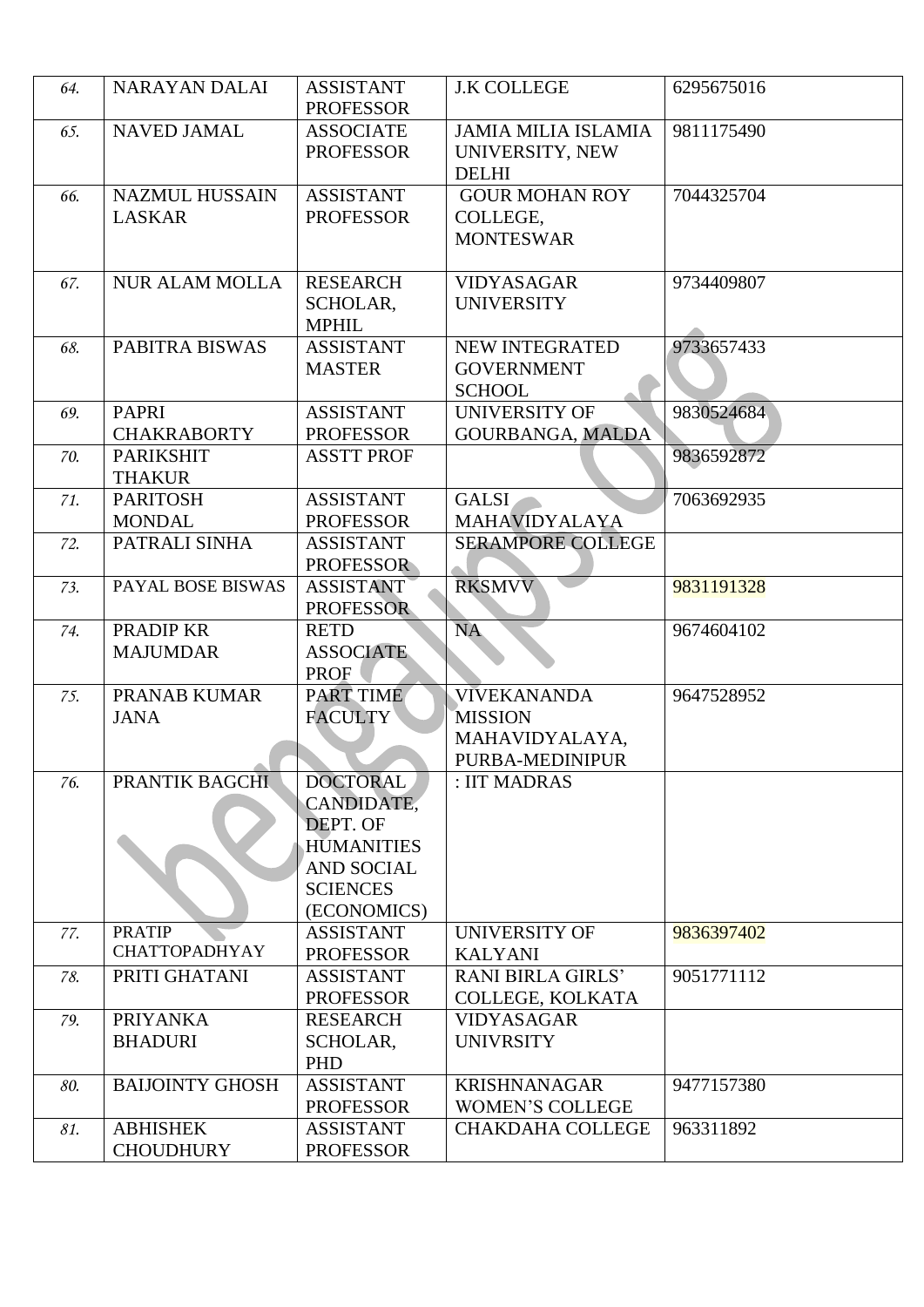| 82.  | <b>ALIUL HAQUE</b>                     | <b>ASSISTANT</b><br><b>PROFESSOR</b> | <b>CHAKDAHA COLLEGE</b>                                                           | 8910120732 |
|------|----------------------------------------|--------------------------------------|-----------------------------------------------------------------------------------|------------|
| 83.  | <b>DIPANNITA</b><br><b>SANYAL</b>      | <b>ASSISTANT</b><br><b>PROFESSOR</b> | <b>SIR GURUDAS</b><br><b>MAHAVIDYALAYA</b>                                        | 9903572075 |
| 84.  | <b>GARGI SENGUPTA</b>                  | <b>ASSISTANT</b><br><b>PROFESSOR</b> | <b>CHAPRA BANGALJHI</b><br><b>MAHAVIDYALAYA</b>                                   | 7797598879 |
| 85.  | <b>KINKAR MANDAL</b>                   | <b>ASSISTANT</b><br><b>PROFESSOR</b> | <b>SHANTIPUR COLLEGE</b>                                                          | 8609248009 |
| 86.  | <b>MANOJ KUMAR</b><br><b>HALDER</b>    | <b>ASSISTANT</b><br><b>PROFESSOR</b> | <b>NSOU</b>                                                                       | 8145381525 |
| 87.  | <b>MITHUN SARKAR</b>                   | <b>ASSISTANT</b><br><b>PROFESSOR</b> | <b>CHAKDAHA COLLEGE</b>                                                           | 9800355988 |
| 88.  | <b>NIHAR KANTY</b><br><b>BAIDYA</b>    | <b>ASSISTANT</b><br><b>PROFESSOR</b> | <b>CHAKDAHA COLLEGE</b>                                                           |            |
| 89.  | <b>NIRMALYA</b><br><b>MAUMDER</b>      | <b>ASSOCIATE</b><br><b>PROFESSOR</b> | <b>KANCHRAPARA</b><br><b>COLLEGE</b>                                              | 8013415468 |
| 90.  | <b>RINTU MOHANTA</b>                   | <b>ASSISTANT</b><br><b>PROFESSOR</b> |                                                                                   | 9641346057 |
| 91.  | <b>SAMIR MITRA</b>                     | <b>ASSISTANT</b><br><b>PROFESSOR</b> |                                                                                   | 7908025335 |
| 92.  | <b>SANJIT KUMAR</b><br><b>BIWAS</b>    | <b>ASSISTANT</b><br><b>PROFESSOR</b> | <b>CHAKDAHA COLLEGE</b>                                                           |            |
| 93.  | TUHIN KUMAR DAS                        | <b>ASSISTANT</b><br><b>PROFESSOR</b> | <b>JOGOMAYADEBI</b><br><b>COLLEGE</b>                                             |            |
| 94.  | PURABI KUNDU                           | <b>ASSISTANT</b><br><b>PROFESSOR</b> | KATWA COLLEGE,<br><b>KATWA</b>                                                    | 6296653453 |
| 95.  | <b>PUSHPA SARKAR</b>                   | <b>FORMER</b><br><b>STUDENT</b>      | <b>KALYANI UNIVERSITY</b>                                                         | 9046745039 |
| 96.  | <b>RITA DUTTA</b>                      | <b>ASSISTANT</b><br><b>PROFESSOR</b> | <b>MAHARAJA</b><br>MANINDRA CHANDRA<br><b>COLLEGE</b>                             |            |
| 97.  | RODDUR DE                              | <b>ASSISTANT</b><br><b>PROFESSOR</b> | <b>CHANDERNAGORE</b><br><b>COLLEGE</b>                                            | 9903811007 |
| 98.  | <b>RUDRA PRASAD</b><br><b>ROY</b>      | <b>ASSISTANT</b><br><b>PROFESSOR</b> | <b>EGRA SARADA</b><br><b>SHASHI BHUSAN</b><br><b>COLLEGE, PURBA</b><br>MEDINIPUR, | 8250784800 |
| 99.  | SACHCHIDANANDA<br><b>ROY</b>           | <b>ASSISTANT</b><br><b>PROFESSOR</b> | <b>BANKURA CHRISTIAN</b><br><b>COLLEGE</b>                                        | 8170037462 |
| 100. | <b>SADDAM HOSSAIN</b><br><b>SARKAR</b> | <b>RESEARCH</b><br>SCHOLAR,<br>PHD   | <b>KAZI NAZRUL</b><br><b>UNIVERSITY</b>                                           | 9734909078 |
| 101. | <b>SAIKAT KAR</b>                      | <b>GUEST</b><br><b>FACULTY</b>       | <b>KANCHRAPARA</b><br><b>COLLEGE, NORTH 24</b><br><b>PARGANAS</b>                 | 9038151152 |
| 102. | <b>SAKSHI</b><br><b>BAHUHUNA</b>       | <b>ASSISTANT</b><br><b>PROFESSOR</b> | <b>MANAV RACHNA</b><br>UNIVERSITY,<br>FARIDABAD, INDIA                            | 9818083051 |
| 103. | <b>SAMIR MITRA</b>                     | <b>ASSISTANT</b><br><b>PROFESSOR</b> | <b>NABADWIP</b><br><b>VIDYASAGAR</b><br><b>COLLEGE</b>                            |            |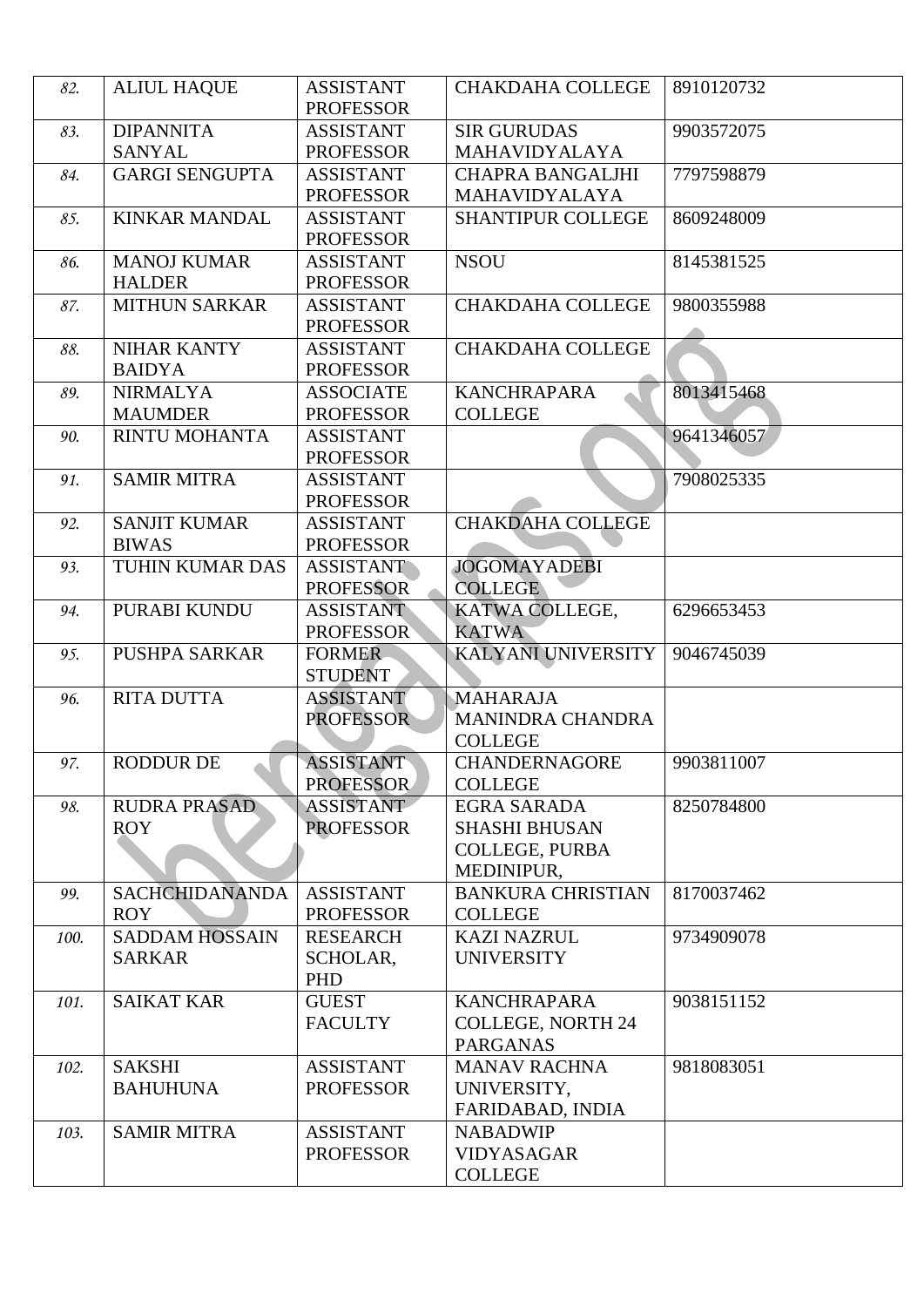| 104. | <b>SAMPRIYA</b>        | <b>ASSISTANT</b>                  | <b>GALSI</b>              | 9732210182 |
|------|------------------------|-----------------------------------|---------------------------|------------|
|      | <b>CHATTERJEE</b>      | <b>PROFESSOR</b>                  | <b>MAHVIDYALAYA</b>       |            |
| 105. | <b>SANCHITA HAZRA</b>  | <b>ASSISTANT</b>                  | <b>DESHBANDHU</b>         | 8250285974 |
|      |                        | <b>PROFESSOR</b>                  | MAHAVIDYALAYA,            |            |
|      |                        |                                   | <b>CHITTARANJAN</b>       |            |
| 106. | <b>SANJIB ROY</b>      | <b>SACT</b>                       | <b>HARINGHATA</b>         | 9832210139 |
|      |                        |                                   | <b>MAHAVIDYALAYA</b>      |            |
|      |                        |                                   |                           |            |
| 107. | <b>SANJUKTA ROY</b>    | <b>ASSISTANT</b>                  | BETHUNE COLLEGE,          | 9836552096 |
|      |                        | <b>PROFESSOR</b>                  | <b>KOLKATA</b>            |            |
| 108. | <b>SARBAJIT ROY</b>    | <b>ASSISTANT</b>                  | <b>VIVEKANANDA</b>        | 9832852336 |
|      | <b>CHOUDHURY</b>       | <b>PROFESSOR</b>                  | MAHAVIDYALAYA,            |            |
|      |                        |                                   | <b>HARIPAL</b>            |            |
| 109. | <b>SARBOJIT</b>        | <b>ASSISTANT</b>                  | <b>VIVEKANANDA</b>        | 9832852336 |
|      | <b>ROYCHOUDHURY</b>    | <b>PROFESSOR</b>                  | MAHAVIDYALAYA,            |            |
|      |                        |                                   | <b>HARIPAL</b>            |            |
| 110. | <b>SAGAR</b>           | <b>SACT</b>                       | <b>GALSI</b>              | 9474045026 |
|      | <b>MUKHERJEE</b>       |                                   | MAHAVIDYALAYA             |            |
| 111. | <b>SASWATA GUHA</b>    | <b>ASSISTANT</b>                  | <b>KANCHRAPARA</b>        | 9177694604 |
|      | <b>THAKURATA</b>       | <b>PROFESSOR</b>                  | <b>COLLEGE</b>            |            |
| 112. | <b>SATARUPA PAL</b>    | <b>ASSISTANT</b>                  | <b>ASHUTOSH COLLEGE</b>   | 9830814051 |
|      |                        | <b>PROFESSOR</b>                  |                           |            |
| 113. | <b>SATYAJIT SAHA</b>   | <b>RESEARCH</b>                   | <b>KALYANI UNIVERSITY</b> | 8436004121 |
|      |                        | SCHOLAR,                          |                           |            |
|      |                        | M.Phil                            |                           |            |
| 114. | <b>SHIBU PAUL</b>      | <b>ASSISTANT</b>                  | <b>SRIPAT SINGH</b>       | 9735179639 |
|      |                        | <b>PROFESSOR</b>                  | COLLEGE,                  |            |
|      |                        |                                   | <b>MURSHIDABAD</b>        |            |
| 115. | <b>SHREYASI GHOSH</b>  | CWTT, PG                          | <b>BASANTI DEVI</b>       | 9007420135 |
|      |                        | <b>SECTION</b>                    | COLLEGE, KOLKATA          |            |
| 116. | <b>SMT. APARNA ROY</b> | <b>ASSISTANT</b>                  | <b>PRITILATA</b>          | 9636582969 |
|      |                        | <b>PROFESSOR</b>                  | <b>WADEDDER COLLEGE</b>   |            |
| 117. | <b>SMT. MOUPRIYA</b>   | <b>STATE</b>                      | <b>KANCHRAPARA</b>        | 7031147699 |
|      | <b>BISWAS</b>          | <b>APPROVED</b>                   | <b>COLLEGE</b>            |            |
|      |                        | <b>TEACHER</b>                    |                           |            |
| 118. | SONIKA SHARMA          | <b>RESEARCH</b>                   | <b>VIDYASAGAR</b>         | 9564662669 |
|      |                        | <b>SCHOLAR</b>                    | <b>UNIVERSITY</b>         |            |
| 119. | SUBHAJIT KUNDU         | <b>ASSISTANT</b>                  | SAGARDIGHI K.K.S.         | 9475204326 |
|      |                        | <b>PROFESSOR</b>                  | MAHAVIDYALAYA             |            |
| 120. | <b>AVIJIT</b>          | <b>RESEARCH</b>                   |                           |            |
|      | <b>CHAKRABORTY</b>     | <b>SCHOLAR</b>                    |                           |            |
| 121. | <b>GOURI SANKAR</b>    | <b>STATE</b>                      | SUDHIRANJAN LAHIRI        | 8240573169 |
|      | <b>CHAKRABORTY</b>     | <b>APPROVED</b><br><b>TEACHER</b> | <b>MAHAVIDYALAYA</b>      |            |
| 122. | <b>JAYANTA</b>         |                                   |                           |            |
|      | <b>DEBNATH</b>         |                                   |                           |            |
| 123. | <b>MITHUN BISWAS</b>   | <b>ASSISTANT</b>                  | <b>KANCHRAPARA</b>        | 7001223367 |
|      |                        | <b>PROFESSOR</b>                  | <b>COLLEGE</b>            |            |
|      |                        |                                   |                           |            |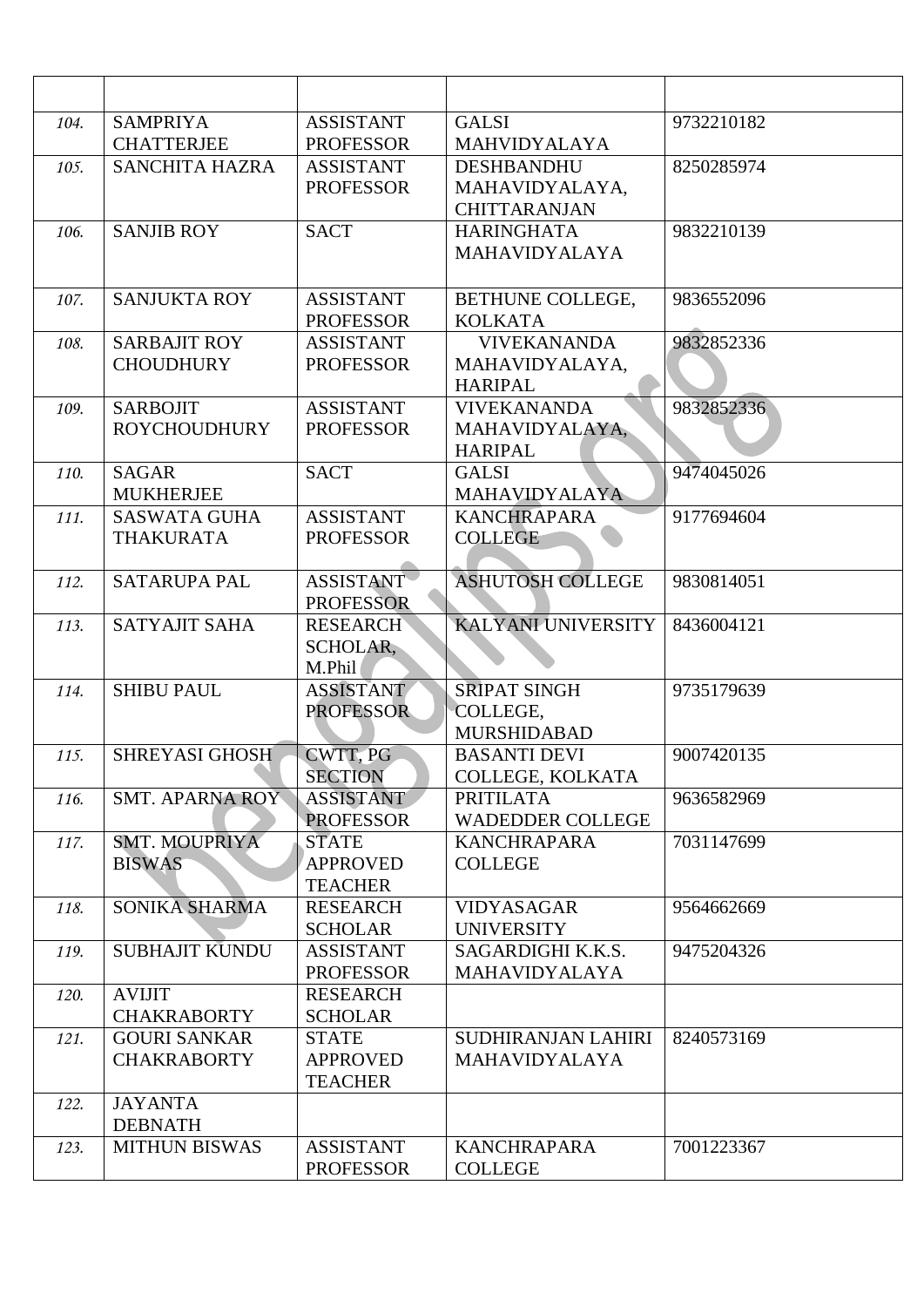| 124. | PRANTIK BAGCHI                           | SCHOLAR,<br><b>MADRAS IIT</b>                                                            |                                                                                                 | 8910252365 |
|------|------------------------------------------|------------------------------------------------------------------------------------------|-------------------------------------------------------------------------------------------------|------------|
| 125. | <b>SAIKAT KAR</b>                        | <b>STATE</b><br><b>APPROVED</b><br><b>TEACHER</b>                                        | <b>KANCHRAPARA</b><br><b>COLLEGE</b>                                                            | 9038151152 |
| 126. | SRIPARNA DUTTA                           | <b>ASSISTANT</b><br><b>PROFESSOR</b>                                                     | <b>KHUDIRAM BOSE</b><br><b>CENTRAL COLLEGE</b>                                                  |            |
| 127. | <b>SUBHAS SINGHA</b><br><b>ROY</b>       | <b>ASSOCIATE</b><br><b>PROFESSOR</b>                                                     | <b>CHANDIDAS</b><br>MAHAVIDYALAYA,<br><b>BIRBHUM</b>                                            | 8768088526 |
| 128. | <b>SUBHOJIT KUNDU</b>                    | <b>ASSISTANT</b><br><b>PROFESSOR</b>                                                     | <b>SAGARDIGHI KKS</b><br><b>MAHAVIDYALAYA</b>                                                   | 9475204326 |
| 129. | <b>SUDIP MANDAL</b>                      | <b>RESEARCH</b><br><b>SCHOLAR</b>                                                        | <b>RAMKRISHNA</b><br><b>MISSION</b><br>SHIKSHANAMANDIRA,<br><b>BELUR MATH,</b><br><b>HOWRAH</b> | 8100563111 |
| 130. | <b>SUJAY GHOSH</b>                       | <b>ASSOCIATE</b><br><b>PROFESSOR</b>                                                     | <b>VIDYASAGAR</b><br><b>UNIVERSITY</b>                                                          | 9433495213 |
| 131. | <b>SUKANYA</b><br><b>MUKHERJEE</b>       | <b>GUEST</b><br><b>FACULTY</b>                                                           | <b>SAMMILANI</b><br>MAHAVIDYALAYA,<br><b>KOLKATA</b>                                            | 6294929088 |
| 132. | <b>SUKDEV DAS</b>                        | <b>SACT</b>                                                                              | K. D. COLLEGE,<br><b>MIDNAPORE</b>                                                              | 9474897720 |
| 133. | <b>SUNIL BASKEY</b>                      | <b>ASSISTANT</b><br><b>PROFESSOR</b><br><b>DEPARTMENT</b><br>OF EDUCATION,<br><b>RBU</b> | <b>RBU</b>                                                                                      | 8617848355 |
| 134. | <b>SUNITA MONDAL</b>                     | <b>ASSISTANT</b><br><b>PROFESSOR</b>                                                     | <b>KANCHRAPARA</b><br><b>COLLEGE</b>                                                            |            |
| 135. | <b>SUROJIT DAS</b>                       | ASSISTANT<br><b>PROFESSOR</b>                                                            | <b>ABHEDANANDA</b><br>MAHAVIDYALAYA,<br><b>SAINTHIA</b>                                         | 8637396918 |
| 136. | <b>SWADHIN RANJAN</b><br>DE.             | <b>RETD</b><br><b>PROFESSOR</b>                                                          | <b>NA</b>                                                                                       | 9830300459 |
| 137. | <b>SWAGATA</b><br><b>BHATTACHARJEE</b>   | <b>ASSISTANT</b><br><b>PROFESSOR</b>                                                     | <b>VIVEKANANDA</b><br><b>MISSION</b><br><b>MAHAVIDYALAYA</b>                                    | 9831074004 |
| 138. | <b>SWATILEKHA</b><br><b>BHATTACHARYA</b> | <b>ASSISTANT</b><br><b>PROFESSOR</b>                                                     | <b>VIDYASAGAR</b><br><b>UNIVERSITY</b>                                                          | 9831492089 |
| 139. | <b>TRISHA PAL</b>                        | <b>FORMER</b><br><b>STUDENT</b>                                                          | THE UNIVERSITY<br>OF BURDWAN                                                                    | 9932738386 |
| 140. | TUHIN KUMAR DAS                          | <b>ASSISTANT</b><br><b>PROFESSOR</b>                                                     | <b>JOGAMAYA DEVI</b><br><b>COLLEGE</b>                                                          | 9674434744 |
| 141. | <b>TULIKA</b><br><b>CHAKRAVORTY</b>      | <b>ASSISTANT</b><br><b>PROFESSOR</b>                                                     | <b>BANGABASI</b><br><b>MORNING COLLEGE</b>                                                      | 9830763612 |
| 142. | <b>UJJWAL SARKAR</b>                     | <b>ASSISTANT</b>                                                                         | <b>BAHIRA</b>                                                                                   | 9734852106 |